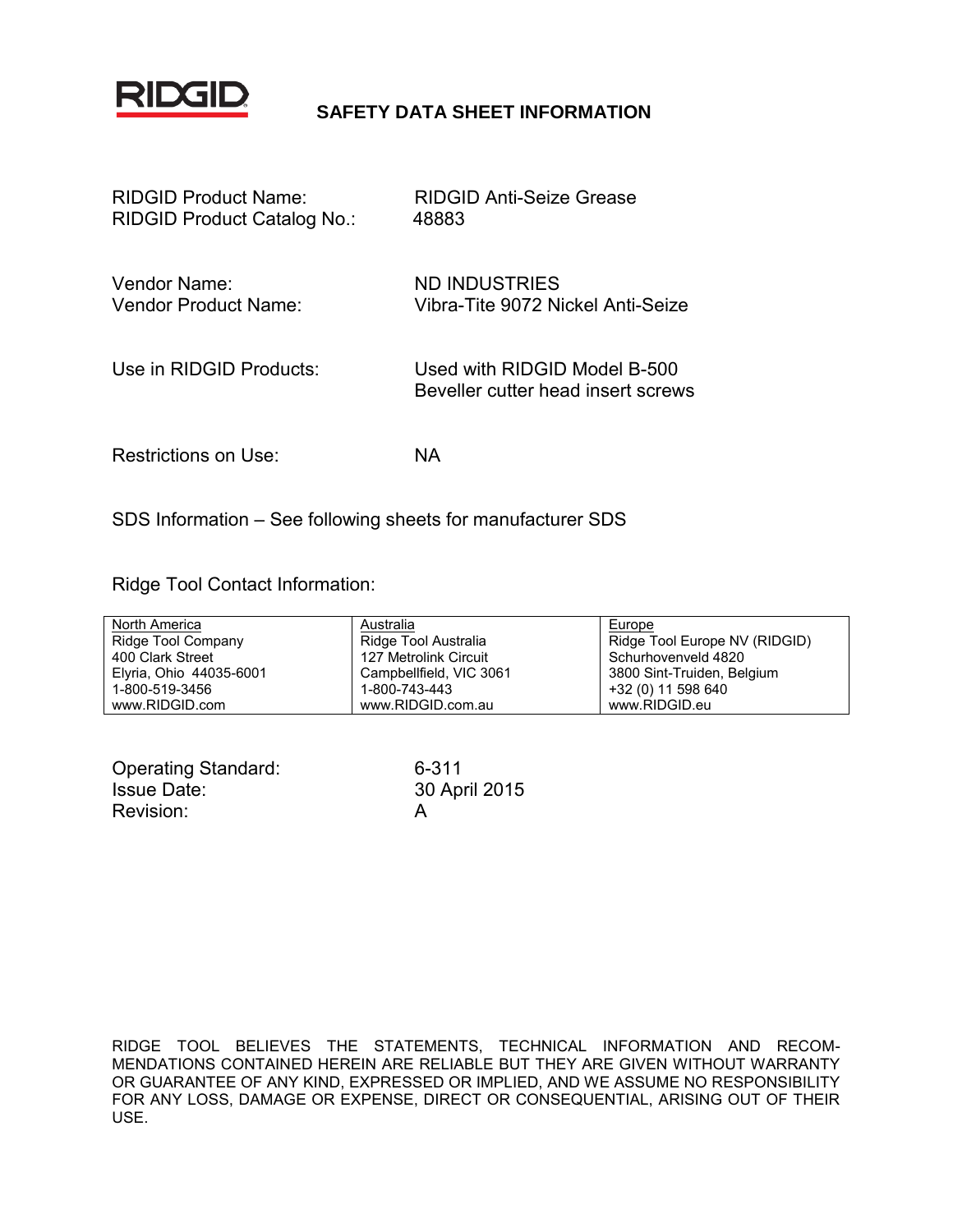



# **Safety Data Sheet**

*acc. to OSHA HCS*

*Printing date 04/30/2015 Reviewed on 04/30/2015*

\* **1 Identification**

| - Trade name: Vibra-TITE® Anti-Seize<br>- Synonyms: 9072 Nickel Anti-Seize<br>- Part number: VT9072<br>- Relevant identified uses of the substance or mixture Threaded connection or slide aniti-seize and lubrication<br>- Details of the supplier of the safety data sheet<br>- Manufacturer/Supplier:<br>ND Industries, Inc.<br>1000 North Crooks Road<br>Clawson, MI 48017<br>USA<br>Telephone: +1-248-288-0000<br>Email: info@ndindustries.com<br>Website: www.ndindustries.com<br>- <b>Information department:</b> Product safety department<br>- Emergency telephone number:<br>United States: 1-800-424-9300<br>International: +1-703-527-3887<br>2 Hazard(s) identification<br>- Classification of the substance or mixture<br>GHS08 Health hazard<br>H351 Suspected of causing cancer.<br>Carc. 2<br>GHS07<br>Skin Irrit, 2<br>H315 Causes skin irritation.<br>Skin Sens. 1 H317 May cause an allergic skin reaction.<br>Eye Irrit. 2B H320 Causes eye irritation.<br>- Label elements<br>- GHS label elements The product is classified and labeled according to the Globally Harmonized System (GHS).<br>- Hazard pictograms<br>GHS07 GHS08<br>- Signal word Warning<br>- Hazard-determining components of labeling:<br>nickel powder (particle diameter < 1 mm)<br>- Hazard statements<br>H315+H320 Causes skin and eye irritation.<br>H317<br>May cause an allergic skin reaction.<br>H351<br>Suspected of causing cancer.<br>- Precautionary statements<br>Avoid breathing dust/fume/gas/mist/vapors/spray<br>P261<br>P280<br>Wear protective gloves.<br>P264<br>Wash thoroughly after handling.<br>Obtain special instructions before use.<br>P201<br>P305+P351+P338 If in eyes: Rinse cautiously with water for several minutes. Remove contact lenses, if present and easy to do.<br>Continue rinsing.<br>P363<br>Wash contaminated clothing before reuse.<br>IF exposed or concerned: Get medical advice/attention.<br>P308+P313<br>P333+P313<br>If skin irritation or rash occurs: Get medical advice/attention.<br>P337+P313<br>If eye irritation persists: Get medical advice/attention.<br>P302+P352<br>If on skin: Wash with plenty of water.<br>P405<br>Store locked up.<br>(Contd. on page 2) | - Product identifier |  |
|-------------------------------------------------------------------------------------------------------------------------------------------------------------------------------------------------------------------------------------------------------------------------------------------------------------------------------------------------------------------------------------------------------------------------------------------------------------------------------------------------------------------------------------------------------------------------------------------------------------------------------------------------------------------------------------------------------------------------------------------------------------------------------------------------------------------------------------------------------------------------------------------------------------------------------------------------------------------------------------------------------------------------------------------------------------------------------------------------------------------------------------------------------------------------------------------------------------------------------------------------------------------------------------------------------------------------------------------------------------------------------------------------------------------------------------------------------------------------------------------------------------------------------------------------------------------------------------------------------------------------------------------------------------------------------------------------------------------------------------------------------------------------------------------------------------------------------------------------------------------------------------------------------------------------------------------------------------------------------------------------------------------------------------------------------------------------------------------------------------------------------------------------------------------------------------------------------------------------|----------------------|--|
|                                                                                                                                                                                                                                                                                                                                                                                                                                                                                                                                                                                                                                                                                                                                                                                                                                                                                                                                                                                                                                                                                                                                                                                                                                                                                                                                                                                                                                                                                                                                                                                                                                                                                                                                                                                                                                                                                                                                                                                                                                                                                                                                                                                                                         |                      |  |
|                                                                                                                                                                                                                                                                                                                                                                                                                                                                                                                                                                                                                                                                                                                                                                                                                                                                                                                                                                                                                                                                                                                                                                                                                                                                                                                                                                                                                                                                                                                                                                                                                                                                                                                                                                                                                                                                                                                                                                                                                                                                                                                                                                                                                         |                      |  |
|                                                                                                                                                                                                                                                                                                                                                                                                                                                                                                                                                                                                                                                                                                                                                                                                                                                                                                                                                                                                                                                                                                                                                                                                                                                                                                                                                                                                                                                                                                                                                                                                                                                                                                                                                                                                                                                                                                                                                                                                                                                                                                                                                                                                                         |                      |  |
|                                                                                                                                                                                                                                                                                                                                                                                                                                                                                                                                                                                                                                                                                                                                                                                                                                                                                                                                                                                                                                                                                                                                                                                                                                                                                                                                                                                                                                                                                                                                                                                                                                                                                                                                                                                                                                                                                                                                                                                                                                                                                                                                                                                                                         |                      |  |
|                                                                                                                                                                                                                                                                                                                                                                                                                                                                                                                                                                                                                                                                                                                                                                                                                                                                                                                                                                                                                                                                                                                                                                                                                                                                                                                                                                                                                                                                                                                                                                                                                                                                                                                                                                                                                                                                                                                                                                                                                                                                                                                                                                                                                         |                      |  |
|                                                                                                                                                                                                                                                                                                                                                                                                                                                                                                                                                                                                                                                                                                                                                                                                                                                                                                                                                                                                                                                                                                                                                                                                                                                                                                                                                                                                                                                                                                                                                                                                                                                                                                                                                                                                                                                                                                                                                                                                                                                                                                                                                                                                                         |                      |  |
|                                                                                                                                                                                                                                                                                                                                                                                                                                                                                                                                                                                                                                                                                                                                                                                                                                                                                                                                                                                                                                                                                                                                                                                                                                                                                                                                                                                                                                                                                                                                                                                                                                                                                                                                                                                                                                                                                                                                                                                                                                                                                                                                                                                                                         |                      |  |
|                                                                                                                                                                                                                                                                                                                                                                                                                                                                                                                                                                                                                                                                                                                                                                                                                                                                                                                                                                                                                                                                                                                                                                                                                                                                                                                                                                                                                                                                                                                                                                                                                                                                                                                                                                                                                                                                                                                                                                                                                                                                                                                                                                                                                         |                      |  |
|                                                                                                                                                                                                                                                                                                                                                                                                                                                                                                                                                                                                                                                                                                                                                                                                                                                                                                                                                                                                                                                                                                                                                                                                                                                                                                                                                                                                                                                                                                                                                                                                                                                                                                                                                                                                                                                                                                                                                                                                                                                                                                                                                                                                                         |                      |  |
|                                                                                                                                                                                                                                                                                                                                                                                                                                                                                                                                                                                                                                                                                                                                                                                                                                                                                                                                                                                                                                                                                                                                                                                                                                                                                                                                                                                                                                                                                                                                                                                                                                                                                                                                                                                                                                                                                                                                                                                                                                                                                                                                                                                                                         |                      |  |
|                                                                                                                                                                                                                                                                                                                                                                                                                                                                                                                                                                                                                                                                                                                                                                                                                                                                                                                                                                                                                                                                                                                                                                                                                                                                                                                                                                                                                                                                                                                                                                                                                                                                                                                                                                                                                                                                                                                                                                                                                                                                                                                                                                                                                         |                      |  |
|                                                                                                                                                                                                                                                                                                                                                                                                                                                                                                                                                                                                                                                                                                                                                                                                                                                                                                                                                                                                                                                                                                                                                                                                                                                                                                                                                                                                                                                                                                                                                                                                                                                                                                                                                                                                                                                                                                                                                                                                                                                                                                                                                                                                                         |                      |  |
|                                                                                                                                                                                                                                                                                                                                                                                                                                                                                                                                                                                                                                                                                                                                                                                                                                                                                                                                                                                                                                                                                                                                                                                                                                                                                                                                                                                                                                                                                                                                                                                                                                                                                                                                                                                                                                                                                                                                                                                                                                                                                                                                                                                                                         |                      |  |
|                                                                                                                                                                                                                                                                                                                                                                                                                                                                                                                                                                                                                                                                                                                                                                                                                                                                                                                                                                                                                                                                                                                                                                                                                                                                                                                                                                                                                                                                                                                                                                                                                                                                                                                                                                                                                                                                                                                                                                                                                                                                                                                                                                                                                         |                      |  |
|                                                                                                                                                                                                                                                                                                                                                                                                                                                                                                                                                                                                                                                                                                                                                                                                                                                                                                                                                                                                                                                                                                                                                                                                                                                                                                                                                                                                                                                                                                                                                                                                                                                                                                                                                                                                                                                                                                                                                                                                                                                                                                                                                                                                                         |                      |  |
|                                                                                                                                                                                                                                                                                                                                                                                                                                                                                                                                                                                                                                                                                                                                                                                                                                                                                                                                                                                                                                                                                                                                                                                                                                                                                                                                                                                                                                                                                                                                                                                                                                                                                                                                                                                                                                                                                                                                                                                                                                                                                                                                                                                                                         |                      |  |
|                                                                                                                                                                                                                                                                                                                                                                                                                                                                                                                                                                                                                                                                                                                                                                                                                                                                                                                                                                                                                                                                                                                                                                                                                                                                                                                                                                                                                                                                                                                                                                                                                                                                                                                                                                                                                                                                                                                                                                                                                                                                                                                                                                                                                         |                      |  |
|                                                                                                                                                                                                                                                                                                                                                                                                                                                                                                                                                                                                                                                                                                                                                                                                                                                                                                                                                                                                                                                                                                                                                                                                                                                                                                                                                                                                                                                                                                                                                                                                                                                                                                                                                                                                                                                                                                                                                                                                                                                                                                                                                                                                                         |                      |  |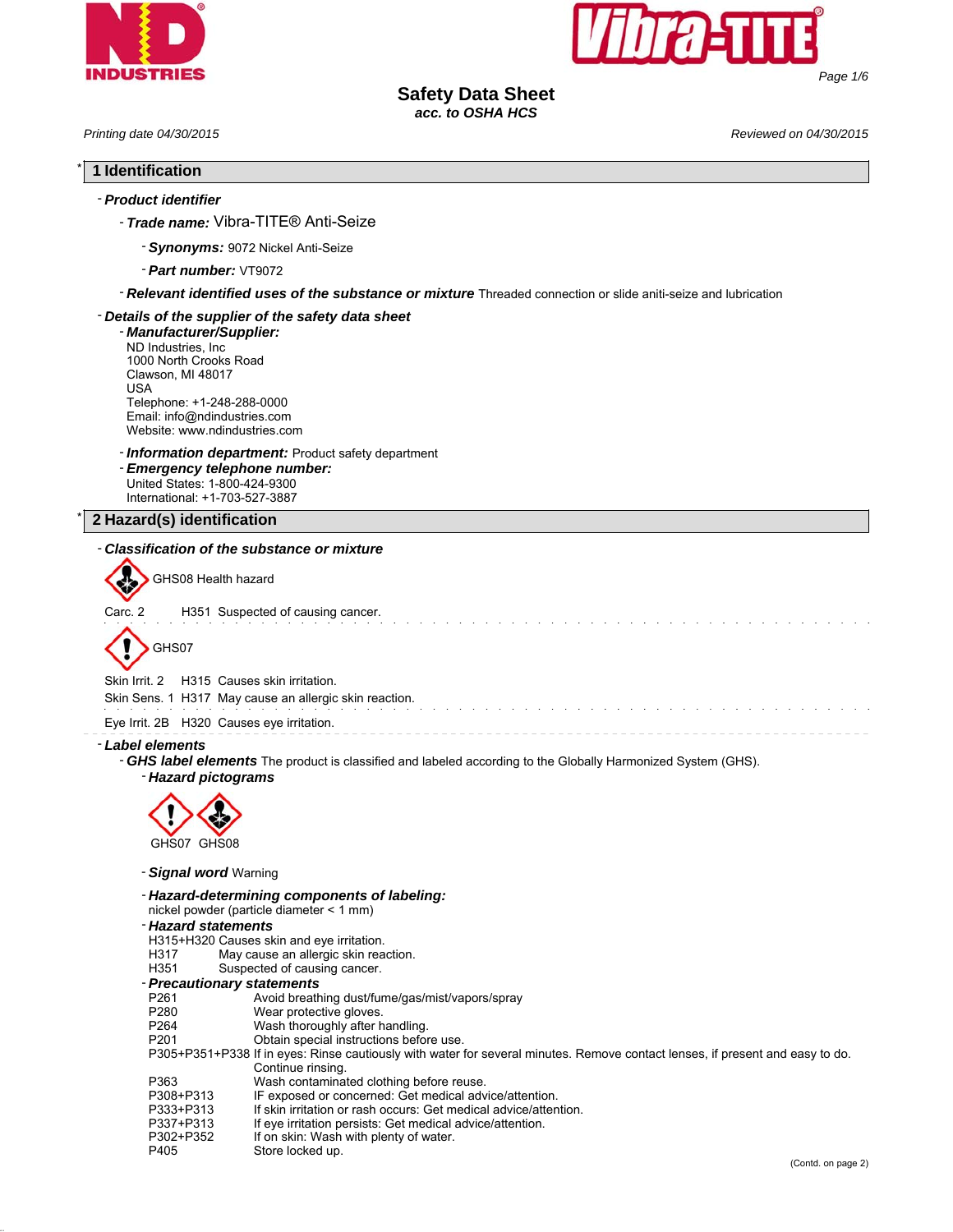*Printing date 04/30/2015 Reviewed on 04/30/2015*

## *Trade name:* Vibra-TITE® Anti-Seize

(Contd. of page 1) P501 Dispose of contents/container in accordance with local/regional/national/international regulations. - *Classification system:* - *NFPA ratings (scale 0 - 4)* 3  $\overline{0}$  $\overline{0}$  $Health = 3$  $Fire = 0$ Reactivity =  $0$ - *HMIS-ratings (scale 0 - 4)* HEALTH FIRE **REACTIVITY** <u>\*3</u> Health = \*3  $\overline{0}$  $\overline{\mathbb{D}}$  $Fire = 0$ Reactivity =  $0$ - *Other hazards* - *Results of PBT and vPvB assessment* - *PBT:* Not applicable. - *vPvB:* Not applicable. \* **3 Composition/information on ingredients** - *Chemical characterization: Mixtures* - *Description:* Mixture of the substances listed below with nonhazardous additions. - *Dangerous components:* 7440-02-0 nickel powder (particle diameter < 1 mm) 20-30% \* **4 First-aid measures** - *Description of first aid measures* - *General information:* Symptoms of poisoning may even occur after several hours; therefore medical observation for at least 48 hours after the accident. - *After inhalation:* Supply fresh air and to be sure call for a doctor. In case of unconsciousness place patient stably in side position for transportation. Supply fresh air; consult doctor in case of complaints. - *After skin contact:* Immediately wash with water and soap and rinse thoroughly. - *After eye contact:* Rinse opened eye for several minutes under running water. - *After swallowing:* If symptoms persist consult doctor. - *Information for doctor:* - *Most important symptoms and effects, both acute and delayed* No further relevant information available. - *Indication of any immediate medical attention and special treatment needed* No further relevant information available. \* **5 Fire-fighting measures** - *Extinguishing media* - *Suitable extinguishing agents:* CO2, extinguishing powder or water spray. Fight larger fires with water spray or alcohol resistant foam. - *Special hazards arising from the substance or mixture* No further relevant information available. - *Advice for firefighters* - *Protective equipment:* Wear self-contained respiratory protective device. Wear fully protective suit. \* **6 Accidental release measures** - *Personal precautions, protective equipment and emergency procedures*

Ensure adequate ventilation

Wear protective clothing.

- *Environmental precautions:* Do not allow to enter sewers/ surface or ground water.

- *Methods and material for containment and cleaning up:*

Dispose contaminated material as waste according to item 13. Dispose of the collected material according to regulations.

- *Reference to other sections*

See Section 7 for information on safe handling.

See Section 8 for information on personal protection equipment.

See Section 13 for disposal information.

## \* **7 Handling and storage**

## - *Handling:*

- *Information about protection against explosions and fires:* No special measures required.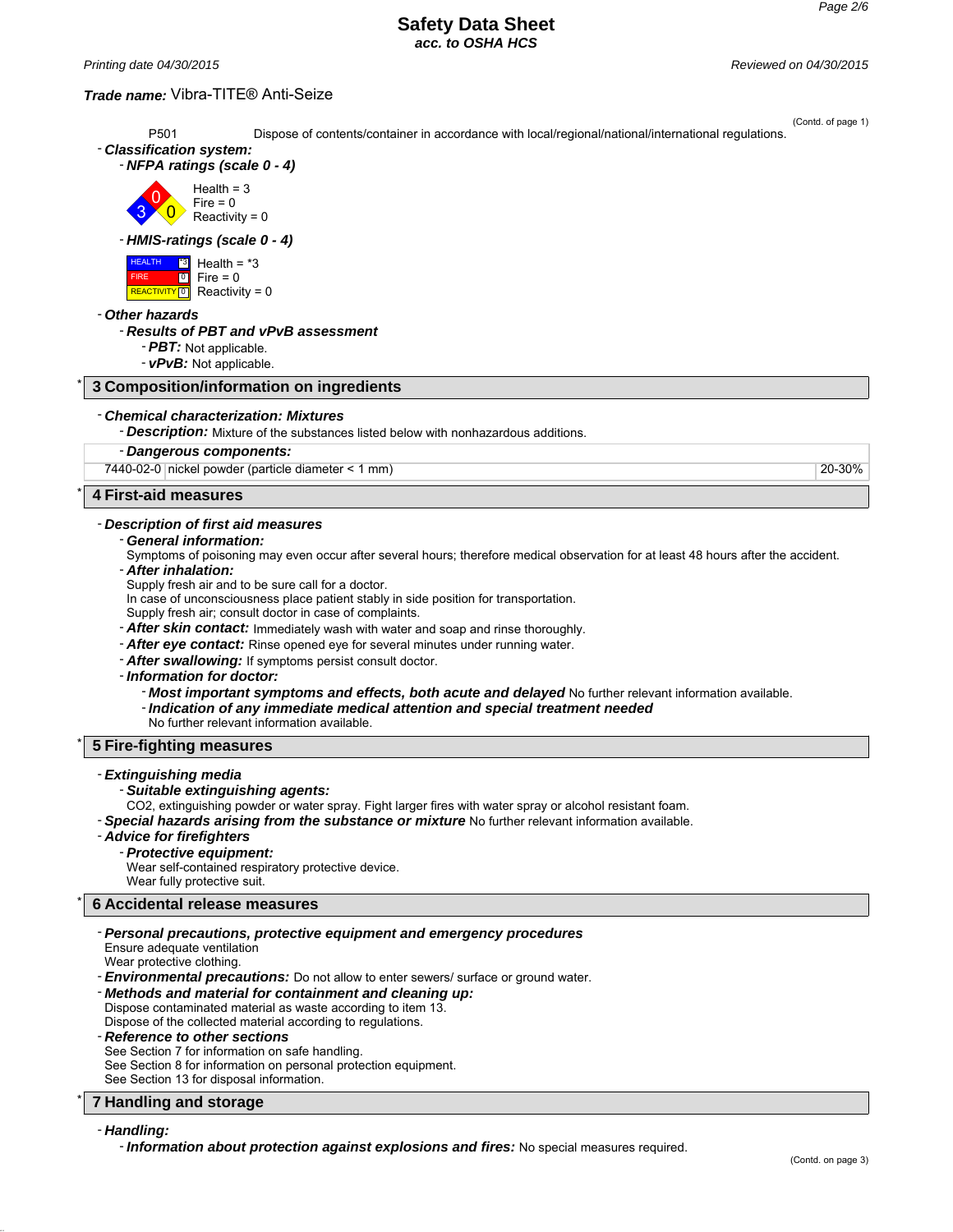*Printing date 04/30/2015 Reviewed on 04/30/2015*

## *Trade name:* Vibra-TITE® Anti-Seize

(Contd. of page 2)

- *Conditions for safe storage, including any incompatibilities*

- *Storage:*

- *Requirements to be met by storerooms and receptacles:* No special requirements.

- *Information about storage in one common storage facility:* Not required.

- *Further information about storage conditions:* None.

- *Specific end use(s)* No further relevant information available.

## \* **8 Exposure controls/personal protection**

## - *Additional information about design of technical systems:* No further data; see item 7.

- **Danger of explosion:** Product does not present an explosion hazard.

## - *Control parameters*

| - Components with limit values that require monitoring at the workplace:                                                                                                                                                                |                                                                                                                                                                                                                                                                                                                                                                                                                                                                                                                                                                                                                                                                                                                    |
|-----------------------------------------------------------------------------------------------------------------------------------------------------------------------------------------------------------------------------------------|--------------------------------------------------------------------------------------------------------------------------------------------------------------------------------------------------------------------------------------------------------------------------------------------------------------------------------------------------------------------------------------------------------------------------------------------------------------------------------------------------------------------------------------------------------------------------------------------------------------------------------------------------------------------------------------------------------------------|
| 7440-02-0 nickel powder (particle diameter < 1 mm)                                                                                                                                                                                      |                                                                                                                                                                                                                                                                                                                                                                                                                                                                                                                                                                                                                                                                                                                    |
| PEL Long-term value: 1 mg/m <sup>3</sup>                                                                                                                                                                                                |                                                                                                                                                                                                                                                                                                                                                                                                                                                                                                                                                                                                                                                                                                                    |
| REL Long-term value: 0.015 mg/m <sup>3</sup><br>as Ni; See Pocket Guide App. A                                                                                                                                                          |                                                                                                                                                                                                                                                                                                                                                                                                                                                                                                                                                                                                                                                                                                                    |
| TLV Long-term value: $1.5^*$ mg/m <sup>3</sup><br>elemental, *inhalable fraction                                                                                                                                                        |                                                                                                                                                                                                                                                                                                                                                                                                                                                                                                                                                                                                                                                                                                                    |
|                                                                                                                                                                                                                                         | - <b>Additional information:</b> The lists that were valid during the creation were used as basis.                                                                                                                                                                                                                                                                                                                                                                                                                                                                                                                                                                                                                 |
| - Exposure controls                                                                                                                                                                                                                     |                                                                                                                                                                                                                                                                                                                                                                                                                                                                                                                                                                                                                                                                                                                    |
| - Personal protective equipment:                                                                                                                                                                                                        |                                                                                                                                                                                                                                                                                                                                                                                                                                                                                                                                                                                                                                                                                                                    |
| - General protective and hygienic measures:<br>Keep away from foodstuffs, beverages and feed.<br>Immediately remove all soiled and contaminated clothing.<br>Wash hands before breaks and at the end of work.<br>- Protection of hands: |                                                                                                                                                                                                                                                                                                                                                                                                                                                                                                                                                                                                                                                                                                                    |
| Protective gloves                                                                                                                                                                                                                       |                                                                                                                                                                                                                                                                                                                                                                                                                                                                                                                                                                                                                                                                                                                    |
| - Material of gloves<br>- Penetration time of glove material<br>- Eye protection: Not required.<br>- <b>Body protection:</b> Protective work clothing                                                                                   | The glove material has to be impermeable and resistant to the product/ the substance/ the preparation.<br>Selection of the glove material on consideration of the penetration times, rates of diffusion and the degradation<br>The selection of the suitable gloves does not only depend on the material, but also on further marks of quality and varies from<br>manufacturer to manufacturer. As the product is a preparation of several substances, the resistance of the glove material can<br>not be calculated in advance and has therefore to be checked prior to the application.<br>The exact break through time has to be found out by the manufacturer of the protective gloves and has to be observed. |
| 9 Physical and chemical properties                                                                                                                                                                                                      |                                                                                                                                                                                                                                                                                                                                                                                                                                                                                                                                                                                                                                                                                                                    |
| - Information on basic physical and chemical properties<br>- General Information<br>- Appearance:                                                                                                                                       |                                                                                                                                                                                                                                                                                                                                                                                                                                                                                                                                                                                                                                                                                                                    |
| - Form:                                                                                                                                                                                                                                 | Pasty                                                                                                                                                                                                                                                                                                                                                                                                                                                                                                                                                                                                                                                                                                              |
| - Color:                                                                                                                                                                                                                                | Silver grey                                                                                                                                                                                                                                                                                                                                                                                                                                                                                                                                                                                                                                                                                                        |
| - Odor:                                                                                                                                                                                                                                 | Characteristic                                                                                                                                                                                                                                                                                                                                                                                                                                                                                                                                                                                                                                                                                                     |
| - Odour threshold:                                                                                                                                                                                                                      | Not determined.                                                                                                                                                                                                                                                                                                                                                                                                                                                                                                                                                                                                                                                                                                    |
| - pH-value:                                                                                                                                                                                                                             | Not applicable.                                                                                                                                                                                                                                                                                                                                                                                                                                                                                                                                                                                                                                                                                                    |
| - Change in condition<br>- Melting point/Melting range:<br>- Boiling point/Boiling range:                                                                                                                                               | Undetermined.<br>Undetermined.                                                                                                                                                                                                                                                                                                                                                                                                                                                                                                                                                                                                                                                                                     |
| - Flash point:                                                                                                                                                                                                                          | Not applicable.                                                                                                                                                                                                                                                                                                                                                                                                                                                                                                                                                                                                                                                                                                    |
| - Flammability (solid, gaseous):                                                                                                                                                                                                        | Not determined.                                                                                                                                                                                                                                                                                                                                                                                                                                                                                                                                                                                                                                                                                                    |
| - Ignition temperature:                                                                                                                                                                                                                 |                                                                                                                                                                                                                                                                                                                                                                                                                                                                                                                                                                                                                                                                                                                    |
| - Decomposition temperature:                                                                                                                                                                                                            | Not determined.                                                                                                                                                                                                                                                                                                                                                                                                                                                                                                                                                                                                                                                                                                    |
| - Auto igniting:                                                                                                                                                                                                                        | Product is not selfigniting.                                                                                                                                                                                                                                                                                                                                                                                                                                                                                                                                                                                                                                                                                       |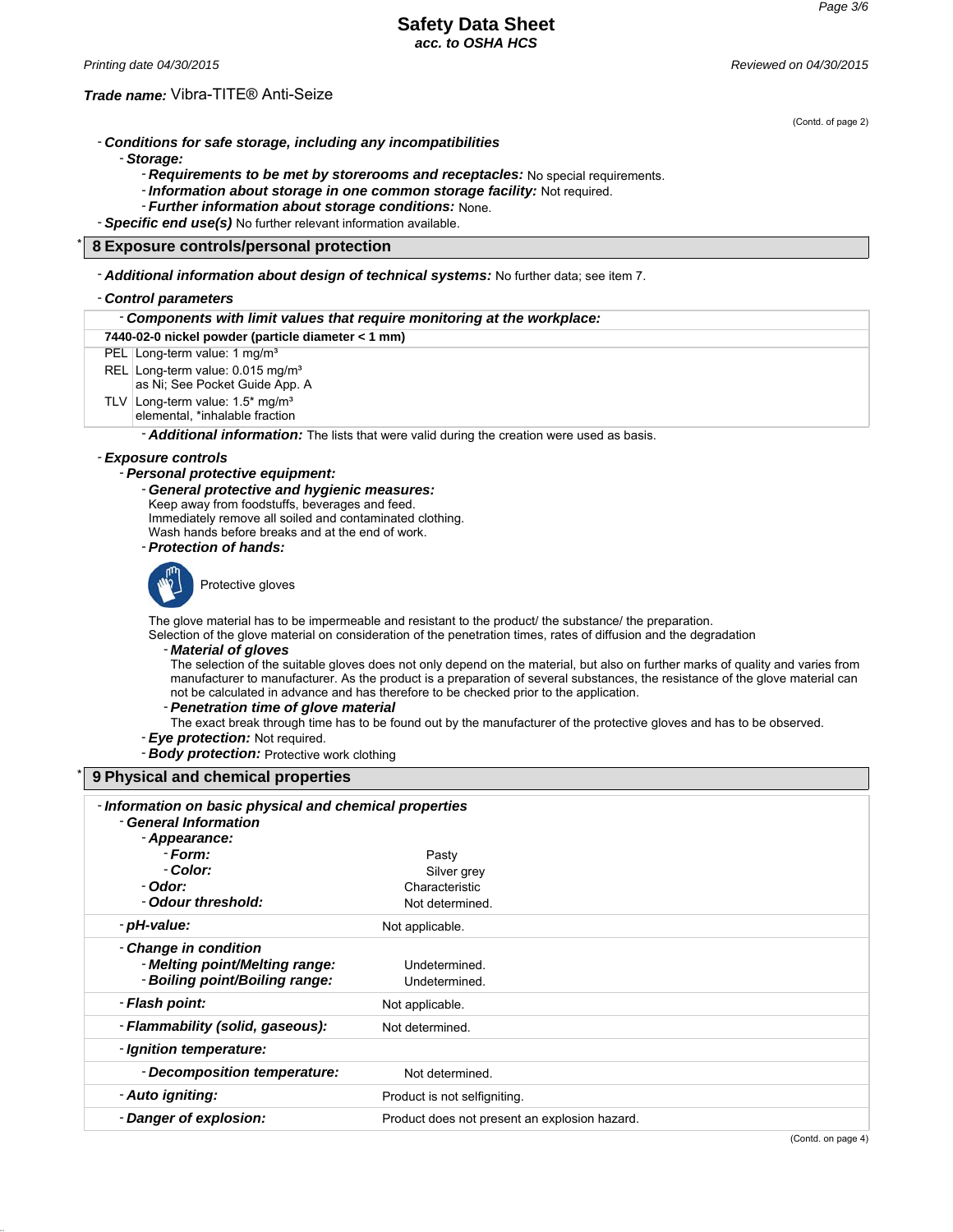(Contd. of page 3)

## *Trade name:* Vibra-TITE® Anti-Seize

|                                                            |                                            | looma, or hade of |
|------------------------------------------------------------|--------------------------------------------|-------------------|
| - Explosion limits:                                        |                                            |                   |
| - Lower:                                                   | Not determined.                            |                   |
| - Upper:                                                   | Not determined.                            |                   |
| - Vapor pressure:                                          | Not applicable.                            |                   |
| - Density:                                                 | Not determined.                            |                   |
| - Relative density                                         | Not determined.                            |                   |
| - Vapour density                                           | Not applicable.                            |                   |
| - Evaporation rate                                         | Not applicable.                            |                   |
| - Solubility in / Miscibility with                         |                                            |                   |
| - Water:                                                   | Insoluble.                                 |                   |
| - Partition coefficient (n-octanol/water): Not determined. |                                            |                   |
| - Viscosity:                                               |                                            |                   |
| - Dynamic:                                                 | Not applicable.                            |                   |
| - Kinematic:                                               | Not applicable.                            |                   |
| - Solvent content:                                         |                                            |                   |
| - Organic solvents:                                        | $0.0 \%$                                   |                   |
| - Solids content:                                          | 45.0%                                      |                   |
| - Other information                                        | No further relevant information available. |                   |
|                                                            |                                            |                   |

## **10 Stability and reactivity**

#### - *Reactivity*

- *Chemical stability*
- *Thermal decomposition / conditions to be avoided:* No decomposition if used according to specifications.
- *Possibility of hazardous reactions* No dangerous reactions known.
- *Conditions to avoid* No further relevant information available.
- *Incompatible materials:* No further relevant information available.
- *Hazardous decomposition products:* No dangerous decomposition products known.

#### **11 Toxicological information**

#### - *Information on toxicological effects*

- *Acute toxicity:*
	- *Primary irritant effect:*
		- *on the skin:* No irritant effect.
		- *on the eye:* No irritating effect.
	- *Sensitization:* Sensitization possible through skin contact.

#### - *Additional toxicological information:*

The product shows the following dangers according to internally approved calculation methods for preparations:

#### Irritant

#### - *Carcinogenic categories*

| - IARC (International Agency for Research on Cancer)    |          |
|---------------------------------------------------------|----------|
| 7440-02-0 nickel powder (particle diameter < 1 mm)      | $1 \mid$ |
| - NTP (National Toxicology Program)                     |          |
| 7440-02-0 nickel powder (particle diameter < 1 mm)      | R.       |
| - OSHA-Ca (Occupational Safety & Health Administration) |          |
| None of the ingredients is listed.                      |          |
| 12 Ecological information                               |          |
|                                                         |          |

#### - *Toxicity*

- *Aquatic toxicity:* No further relevant information available.
- *Persistence and degradability* No further relevant information available.
- *Behavior in environmental systems:*
	- *Bioaccumulative potential* No further relevant information available.
	- *Mobility in soil* No further relevant information available.
- *Additional ecological information:*

- *General notes:* Not known to be hazardous to water.

- *Results of PBT and vPvB assessment*

- *PBT:* Not applicable.

- *vPvB:* Not applicable.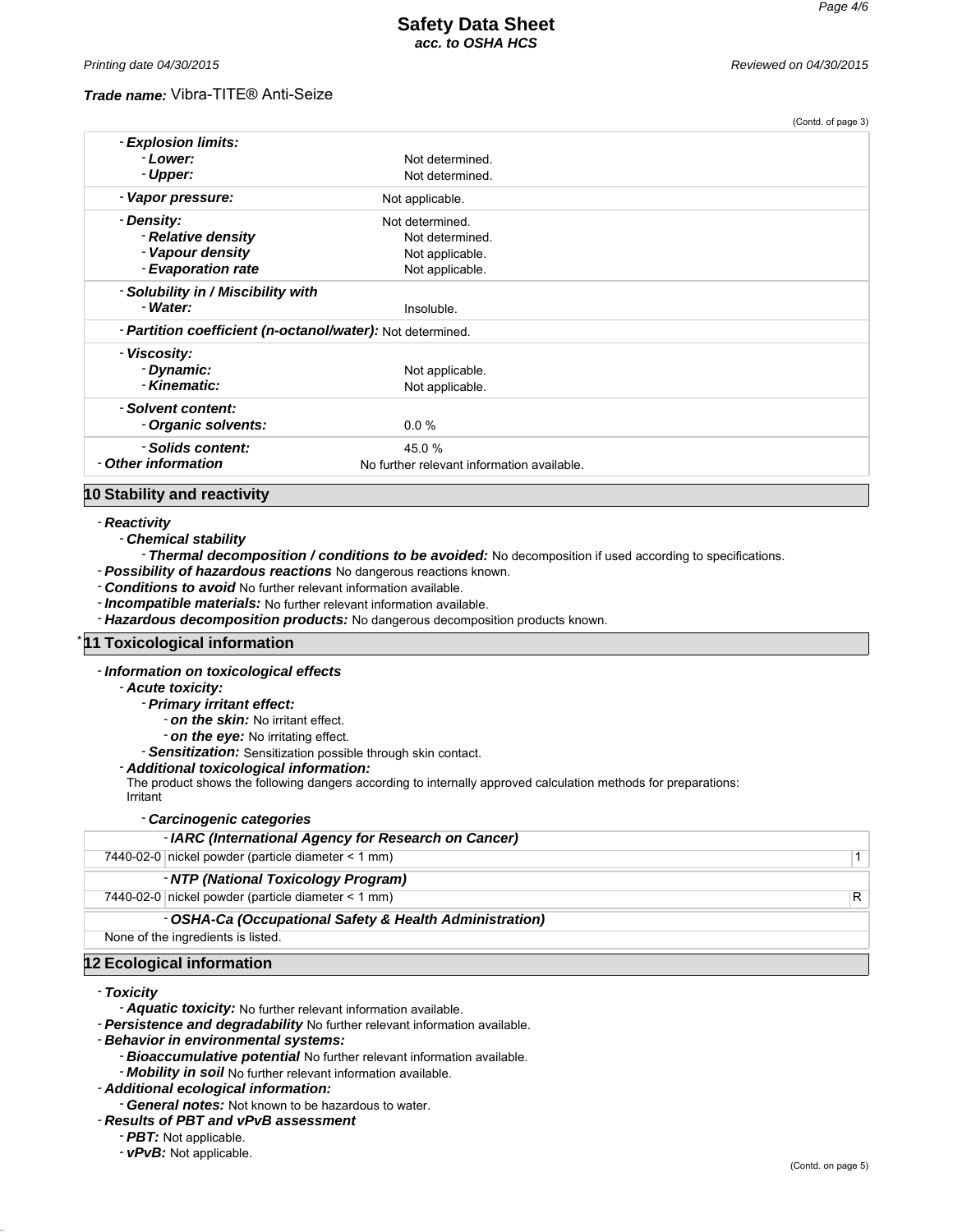## *Trade name:* Vibra-TITE® Anti-Seize

*Printing date 04/30/2015 Reviewed on 04/30/2015*

(Contd. of page 4)

| - Other adverse effects No further relevant information available. |  |
|--------------------------------------------------------------------|--|
|--------------------------------------------------------------------|--|

# **13 Disposal considerations**

## - *Waste treatment methods*

- *Recommendation:* Must not be disposed of together with household garbage. Do not allow product to reach sewage system.

#### - *Uncleaned packagings:*

- *Recommendation:* Disposal must be made according to official regulations.

| <b>14 Transport information</b>                                              |                          |  |
|------------------------------------------------------------------------------|--------------------------|--|
| - UN-Number<br>- DOT, ADN, IMDG, IATA                                        | not regulated            |  |
| - UN proper shipping name<br>- DOT, ADN, IMDG, IATA                          | not regulated            |  |
| - Transport hazard class(es)                                                 |                          |  |
| - DOT, ADN, IMDG, IATA<br>- Class                                            | not regulated            |  |
| - Packing group<br>- DOT. IMDG. IATA                                         | not regulated            |  |
| - Environmental hazards:<br>- Marine pollutant:                              | No                       |  |
| - Special precautions for user                                               | Not applicable.          |  |
| - Transport in bulk according to Annex II of MARPOL73/78<br>and the IBC Code | Not applicable.          |  |
| - UN "Model Regulation":                                                     | $\overline{\phantom{a}}$ |  |
|                                                                              |                          |  |

## \* **15 Regulatory information**

## - *Safety, health and environmental regulations/legislation specific for the substance or mixture*

- *Sara*

| - Section 355 (extremely hazardous substances):                    |                |
|--------------------------------------------------------------------|----------------|
| None of the ingredients is listed.                                 |                |
| - Section 313 (Specific toxic chemical listings):                  |                |
| 7440-02-0 nickel powder (particle diameter < 1 mm)                 |                |
| - TSCA (Toxic Substances Control Act):                             |                |
| All ingredients are listed.                                        |                |
| - Proposition 65                                                   |                |
| - Chemicals known to cause cancer:                                 |                |
| 7440-02-0 nickel powder (particle diameter $\leq 1$ mm)            |                |
| - Chemicals known to cause reproductive toxicity for females:      |                |
| None of the ingredients is listed.                                 |                |
| - Chemicals known to cause reproductive toxicity for males:        |                |
| None of the ingredients is listed.                                 |                |
| - Chemicals known to cause developmental toxicity:                 |                |
| None of the ingredients is listed.                                 |                |
| - Carcinogenic categories                                          |                |
| - EPA (Environmental Protection Agency)                            |                |
| None of the ingredients is listed.                                 |                |
| - TLV (Threshold Limit Value established by ACGIH)                 |                |
| 7440-02-0 nickel powder (particle diameter < 1 mm)                 | A <sub>5</sub> |
| - NIOSH-Ca (National Institute for Occupational Safety and Health) |                |
| 7440-02-0 nickel powder (particle diameter < 1 mm)                 |                |

- *Chemical safety assessment:* A Chemical Safety Assessment has not been carried out.

## **16 Other information**

This information is based on our present knowledge. However, this shall not constitute a guarantee for any specific product features and shall not establish a legally valid contractual relationship.